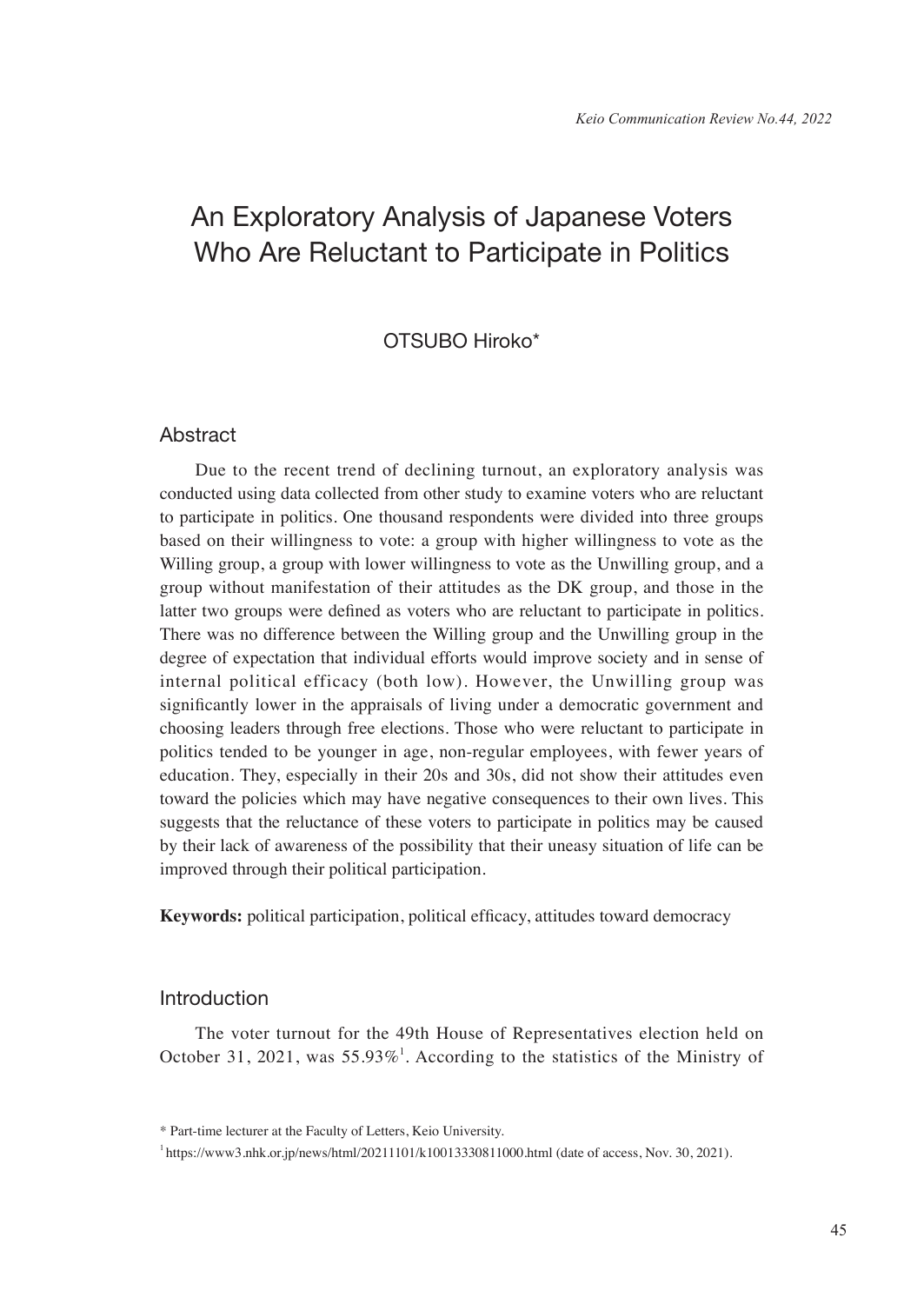Internal Affairs and Communications  $(MIC)^2$ , this rate was slightly higher than that of the 47th election in 2014 (52.66%) and the 48th election in 2017 (53.68%), but remained at a low level. It is particularly low among the younger age groups, with turnout in 2014 and 2017 being around 33% for those in their 20s and around 43% in their 30s. Voting in elections is the most basic way of political participation, and it goes without saying that the history of activities to demand this right is long and still continues today.

This situation can be described as political alienation, lack of trust in politics, political inefficacy, or apathy. Chen (1992) defined and confirmed four dimensions of political alienation as follows: first, political normlessness or distrust, which refers to unfavorable evaluations stemming from a perceived discrepancy between norm and reality; second, political powerlessness or inefficacy, which refers to the extent that the electorate believe that they have no ability to influence the political process; third, political meaninglessness, which refers to the extent that one perceives the outcomes of political choices as being unpredictable, therefore the choice itself is meaningless; and fourth, political apathy or indifference (Chen 1992: 214). Cappella & Jamieson (1997), praising Chen's attempt as most comprehensive, proposed an original concept of political cynicism apart from political alienation consisted of these four dimensions. Political cynicism is, by their definition, the absence of trust, although it is somewhat related to political alienation (Cappella  $\&$ Jamieson 1977: 141). They state cynicism implied that the self-interest of political actors is their primary goal and that the common interest is secondary at best or played out only for its political advantage (Cappella & Jamieson 1997: 142).

Which one of these slightly different concepts best explains the phenomenon of low voter turnout in Japan today? To consider this, it is necessary to attempt to understand the actual situation. This study focused on voters who are reluctant to participate in politics and explored what characteristics they have.

# **Methods**

To examine this research agenda, an exploratory analysis was conducted using data obtained from a survey on criticism of political reporting (Otsubo, 2022). The survey was conducted in mid-January 2021 among the monitors of Freeasy, a webbased survey system of iBRIDGE corporation. A hundred men and women each living in the Kanto region were assigned to each age group from 20s to 60s. The mean age of the total of 1,000 survey respondents was 44.63 years old (SD=13.95). The survey questionnaire were on demographic attributes such as age and gender, media use to access news, critical attitudes and behaviors toward news coverage on

<sup>&</sup>lt;sup>2</sup> https://www.soumu.go.jp/senkyo/senkyo\_s/news/sonota/nendaibetu/ (date of access, Nov. 30, 2021).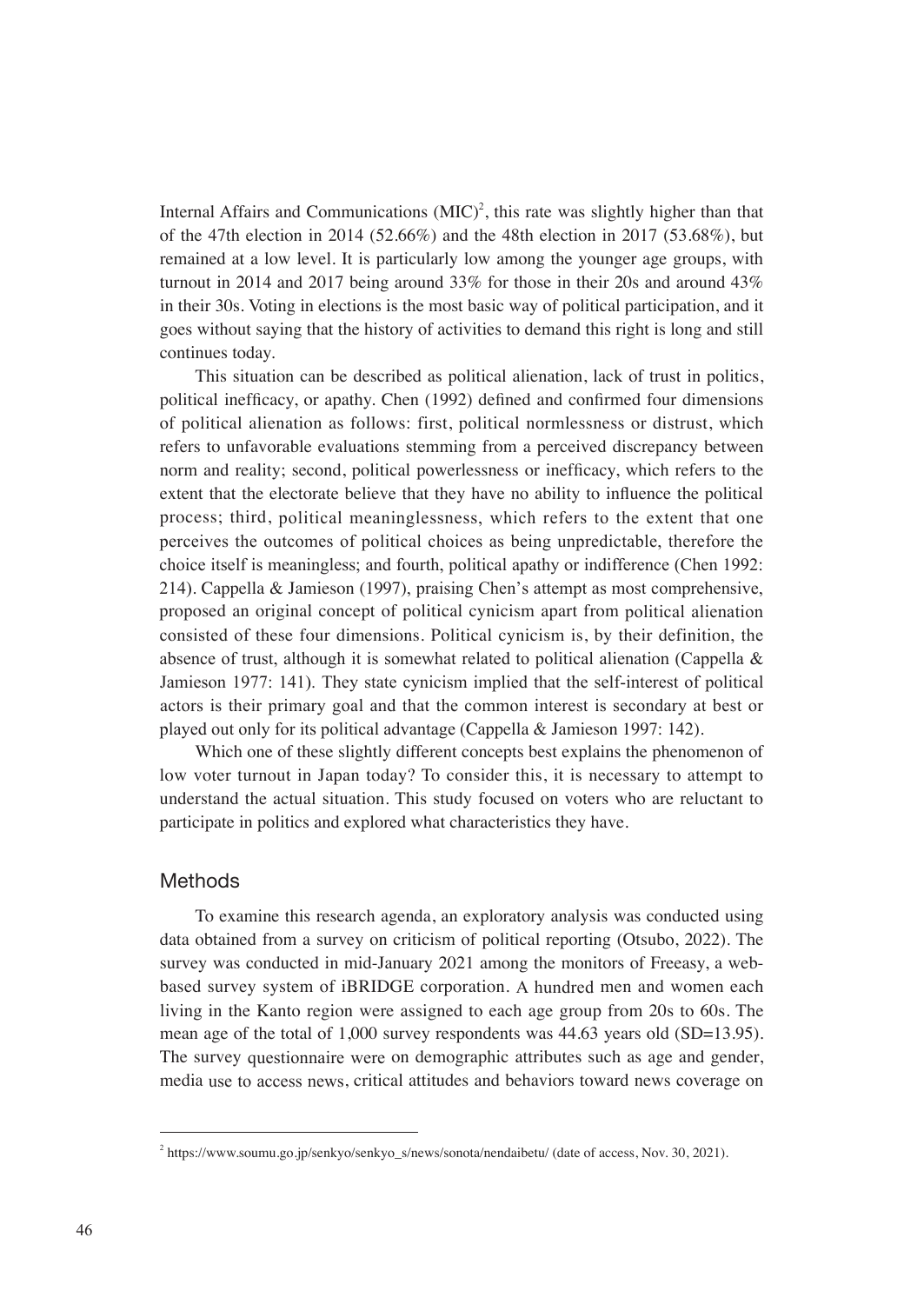television, normative attitudes toward mass media coverage, perceptions of hostile media, attitudes toward the policies of the current administration, sense of political efficacy, and attitudes toward democracy.

As a method of identifying voters who are reluctant to participate in politics, which is the focus of this study, a question item was used, that is, "I always try to vote in national and local elections," which asks about the intention to participate in politics in the form of voting. This was one of the ten question items that asked about attitudes toward democracy. These question items were set with reference to the World Values Survey (Yasuno, 2018) and Takada (2008), and the respondents were required to answer how it is applicable to them. The choices were "very much," "fairly," "somewhat," "somewhat not so much," "not much," "not at all," and "don't know". The results of all these 10 items are shown in Table 4.

The result of this simple question is shown in Table 1. The 621 respondents who selected "very much," "fairly," or "somewhat," were considered to express their willingness to vote to some extent at least, and were classified as "the Willing group". The 287 respondents who selected "somewhat not much," "not so much," or "not at all" were considered to show little willingness to vote to varying degrees, and classified as "the Unwilling group". The respondents who chose "don't know" (n=92) were those who did not express their attitudes or thoughts or those who were not so cooperative with the survey, and were considered to be those who might have other characteristics than those who are unwilling to vote. Therefore, those who chose "don't know" to all 10 question items about democracy, including this one, were classified as "the DK group" (n=82).

|               | Very much<br>applicable | Fairly<br>applicable | Somewhat<br>applicable | Somewhat<br>not so much<br>applicable | Not so<br>much<br>applicable | Not at all<br>applicable | Don't Know |      |
|---------------|-------------------------|----------------------|------------------------|---------------------------------------|------------------------------|--------------------------|------------|------|
| n             | 246                     | 184                  | 191                    | 128                                   |                              | 82                       | 92         | 1000 |
| $\frac{0}{0}$ | 24.6                    | 18.4                 | 19.1                   | 12.8                                  |                              | 8.2                      | 9.2        | 100  |

Table 1. Responses to "I always try to vote in national and local elections."

In this study, among the three groups, the Willing group (n=621), the Unwilling group (n=297), and the DK group (n=82), the members of the latter two groups were defined as "voters who are reluctant to participate in politics". By comparing these three groups, the characteristics of voters who are reluctant to participate in politics were examined. In addition to the overall analysis, an analysis limited to the respondents in their 20s and 30s, with especially lower voting rates, was conducted. The main items examined were demographic attributes, attitudes toward democracy, sense of political efficacy, attitudes toward the policies of the current administration, and media use to access news. In order not to overlook the characteristics of these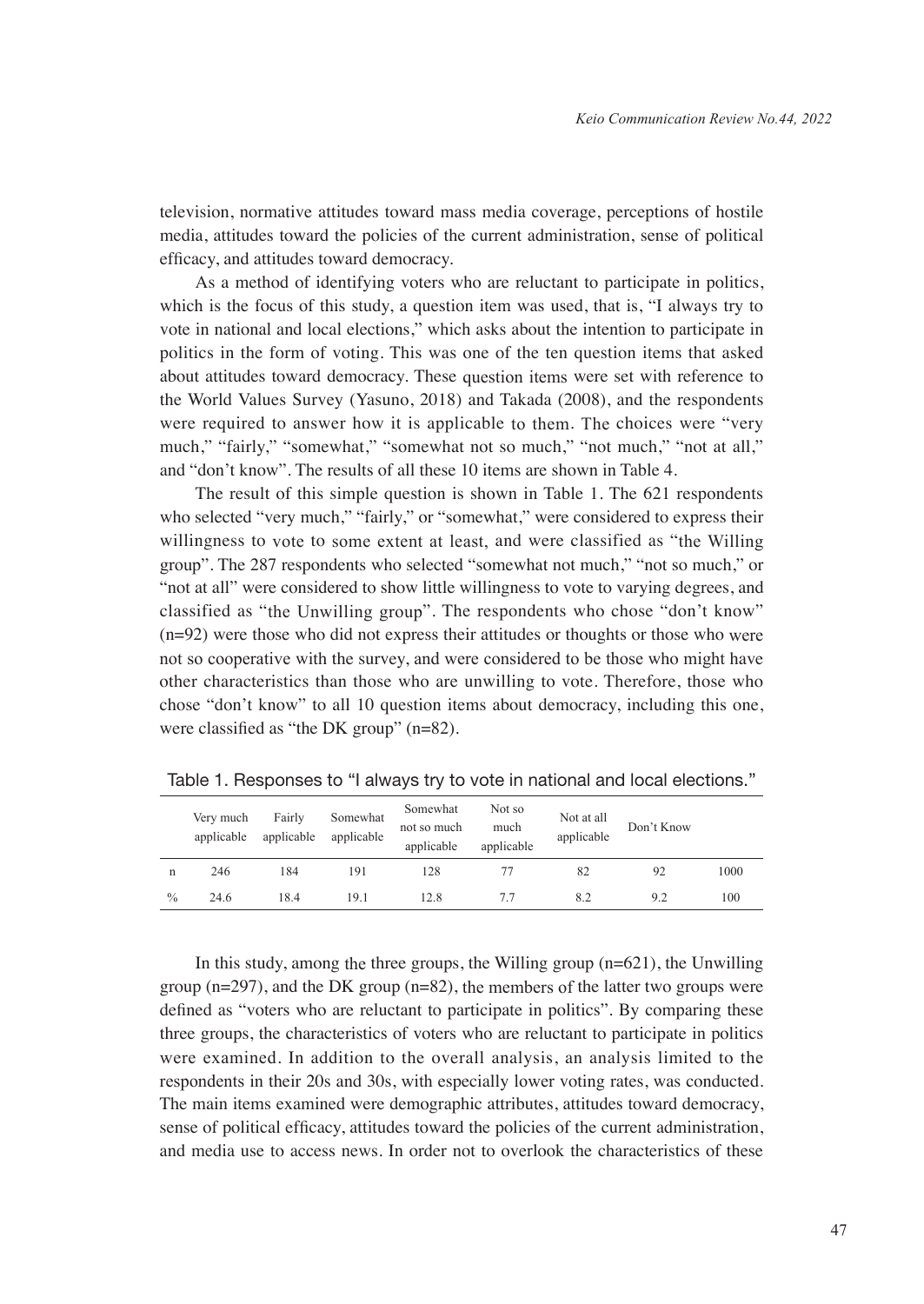groups, relatively simple methods such as  $\chi^2$  test and residual analysis or one-way analysis of variance and multiple comparisons of each item were adopted.

#### **Results**

#### *Demographic Attributes*

To explore the characteristics of voters who are reluctant to participate in politics in terms of demographic attributes, gender and age composition of the three groups were examined. The results are shown in Table 2.

|        |        | Willing<br>group | Unwilling<br>group | DK group |      |                                 |  |  |  |  |
|--------|--------|------------------|--------------------|----------|------|---------------------------------|--|--|--|--|
| Gender | Male   | 317              | 140                | 43       | 500  |                                 |  |  |  |  |
|        | Female | 304              | 157                | 39       | 500  | $\chi^2$ =1.44, df =2, p=.487,  |  |  |  |  |
|        | total  | 621              | 297                | 82       | 1000 | Cramer's $V=0.038$              |  |  |  |  |
| Age    | 20s    | 94               | 86                 | 20       | 200  |                                 |  |  |  |  |
|        | 30s    | 109              | 71                 | 20       | 200  |                                 |  |  |  |  |
|        | 40s    | 126              | 54                 | 20       | 200  | $\chi^2$ =50.11, df =8, p<.001, |  |  |  |  |
|        | 50s    | 137              | 51                 | 12       | 200  | Cramer's $V=0.158$              |  |  |  |  |
|        | 60s    | 155              | 35                 | 10       |      |                                 |  |  |  |  |
|        | total  | 621              | 297                | 82       | 1000 |                                 |  |  |  |  |

Table 2. Gender and Age of the Three Groups

There was no difference by gender among the three groups, but there was a significant difference by age group  $(\chi^2 = 50.11, df = 8, p < .001, Cramer's V = .158,$ 95%CL [.119, .202]). The results of residual analysis showed that the Willing group had significantly lower percentages in their 20s (*p*<.001) and 30s (*p*<.05), and significantly higher percentages in their 50s ( $p < .05$ ) and 60s ( $p < .001$ ). On the other hand, in the Unwilling group, the proportion of those in their 20s (*p*<.001) and 30s  $(p<.05)$  was significantly higher, and that of those in their 60s  $(p<.001)$  was significantly lower. Of the 379 respondents in the Unwilling or the DK group, 52.0% were in their 20s (n=106) and 30s (n=91). Of the respondents in their 20s, 53% were categorized into the Unwilling or the DK group, and of those in their 30s, 45.5%, while 37.9% of all age groups. These results indicate that the percentage of those who are reluctant to vote is higher in younger age groups. It can be said that these results confirmed the reality that appeared in the voting rate.

For occupation and years of education, which are likely to differ by age group, the analysis was limited to those in their 20s and 30s (n=400). Results are shown in Table 3.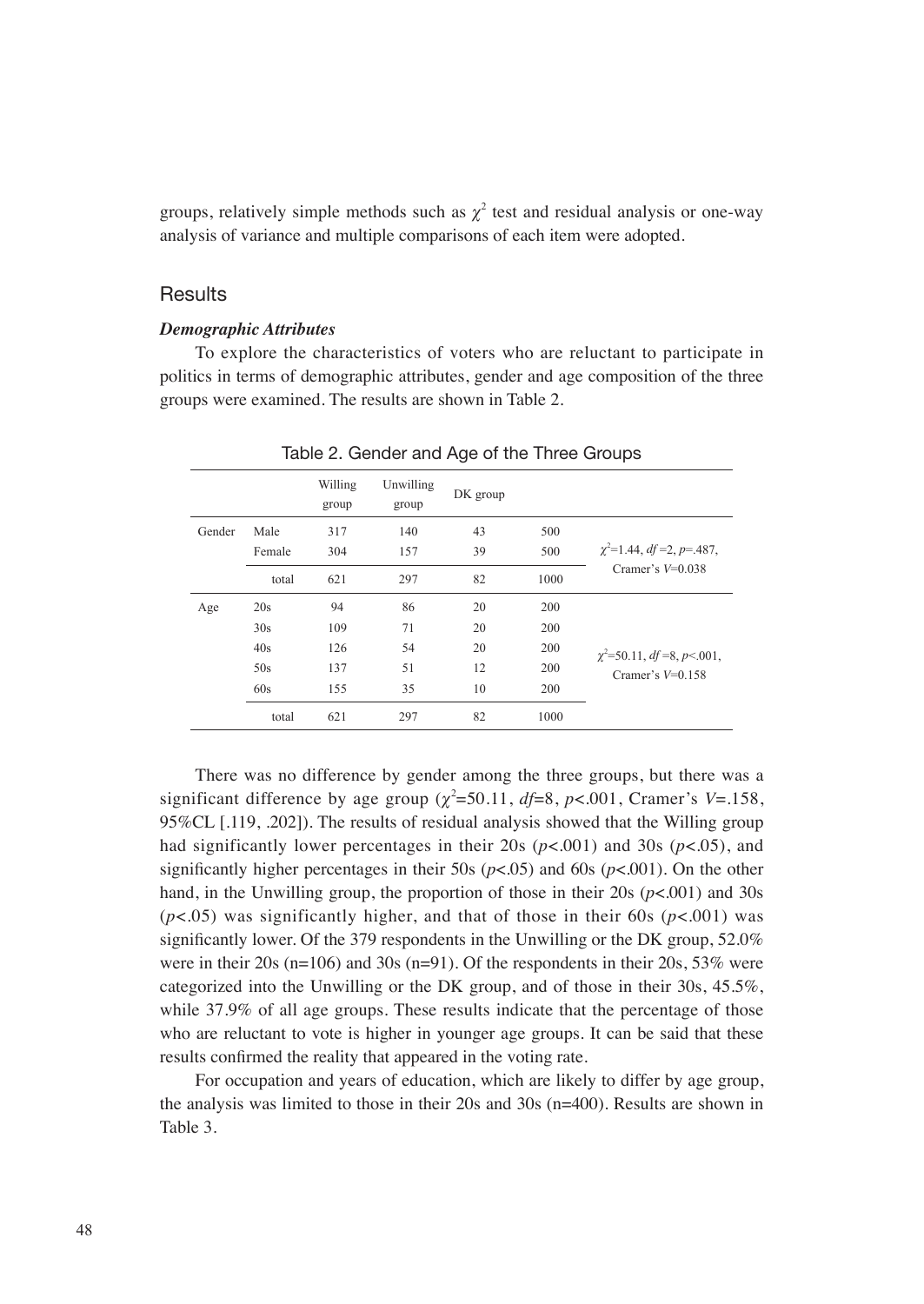|            |                                                  | Willing<br>group | Unwilling<br>group | DK<br>group    | total          |                                                |
|------------|--------------------------------------------------|------------------|--------------------|----------------|----------------|------------------------------------------------|
|            | Company employee (regular)                       | 105              | 60                 | 9              | 174            |                                                |
|            | Company employee (contract,<br>temporary staff)  | 8                | 14                 | $\overline{c}$ | 24             |                                                |
|            | Manager / Executive                              | $\theta$         | $\mathbf{1}$       | $\mathbf{0}$   | $\mathbf{1}$   |                                                |
|            | Public employee (excluding<br>faculty and staff) | 10               | 3                  | $\theta$       | 13             |                                                |
|            | Self-employed                                    | 7                | $\overline{4}$     | $\Omega$       | 11             |                                                |
| occupation | Free enterprise                                  | 3                | 1                  | $\mathbf{0}$   | $\overline{4}$ | $\chi^2$ =50.27, df =22,<br>$p=001$ , Cramer's |
|            | Doctors and medical personnel                    | $\overline{2}$   | 3                  | 1              | 6              | $V=0.251$                                      |
|            | Housewife                                        | 17               | 19                 | 3              | 39             |                                                |
|            | Student                                          | 21               | 16                 | 4              | 41             |                                                |
|            | Part-time worker                                 | 17               | 20                 | 9              | 46             |                                                |
|            | Unemployed                                       | 12               | 12                 | 8              | 32             |                                                |
|            | Other                                            | $\mathbf{1}$     | $\overline{4}$     | $\overline{4}$ | 9              |                                                |
|            | total                                            | 203              | 157                | 40             | 400            |                                                |
|            | 9 years                                          | 11               | 21                 | 10             | 42             |                                                |
|            | $10 - 12$ years                                  | 33               | 47                 | 6              | 86             |                                                |
| vears of   | $13-14$ years                                    | 37               | 37                 | 5              | 79             | $\chi^2$ =39.29, df =8,                        |
| education  | $15 - 16$ years                                  | 90               | 35                 | 14             | 139            | $p<.001$ , Cramer's                            |
|            | more than 17 years                               | 32               | 17                 | 5              | 54             | $V=0.222$                                      |
|            | total                                            | 203              | 157                | 40             | 400            |                                                |

## Table 3. Occupation and Years of Education of the Three Groups in Their 20s and 30s

For occupation, there was a significant difference among the three groups (*χ*2 =50.27, *df*=22, *p*=.001, Cramer's *V*=.251, 95%CL [.196, .316]). As a result of the residual analysis, in the Willing group, the percentage of "company employee (regular)" was significantly higher  $(p<.01)$  and that of "part-time worker" was significantly lower  $(p<.05)$ . On the other hand, in the Unwilling group, the percentage of "company employee (contact, temporary staff)" was significantly higher  $(p<.05)$ , and in the DK group, the proportion of "company employee" (regular)" was significantly lower  $(p<.01)$  and that of "part-time worker" was significantly higher  $(p<.05)$ . The ratio of regular employment in the Unwilling group and the DK group was lower than that in the Willing group.

There was also a significant difference in years of education  $(\chi^2=39.29, df=8,$ *p*<.001, Cramer's *V*=.222, 95%CL [.161, .291]). The results of the residual analysis showed that the Willing group had a significantly higher percentage of "15-16 years"  $(p<.001)$  and significantly lower percentages of "9 years"  $(p<.01)$  and "10-12 years"  $(p<.05)$  among the five categories, while the Unwilling group had a significantly higher percentage of "10-12 years"  $(p<.01)$ , and significantly lower percentage of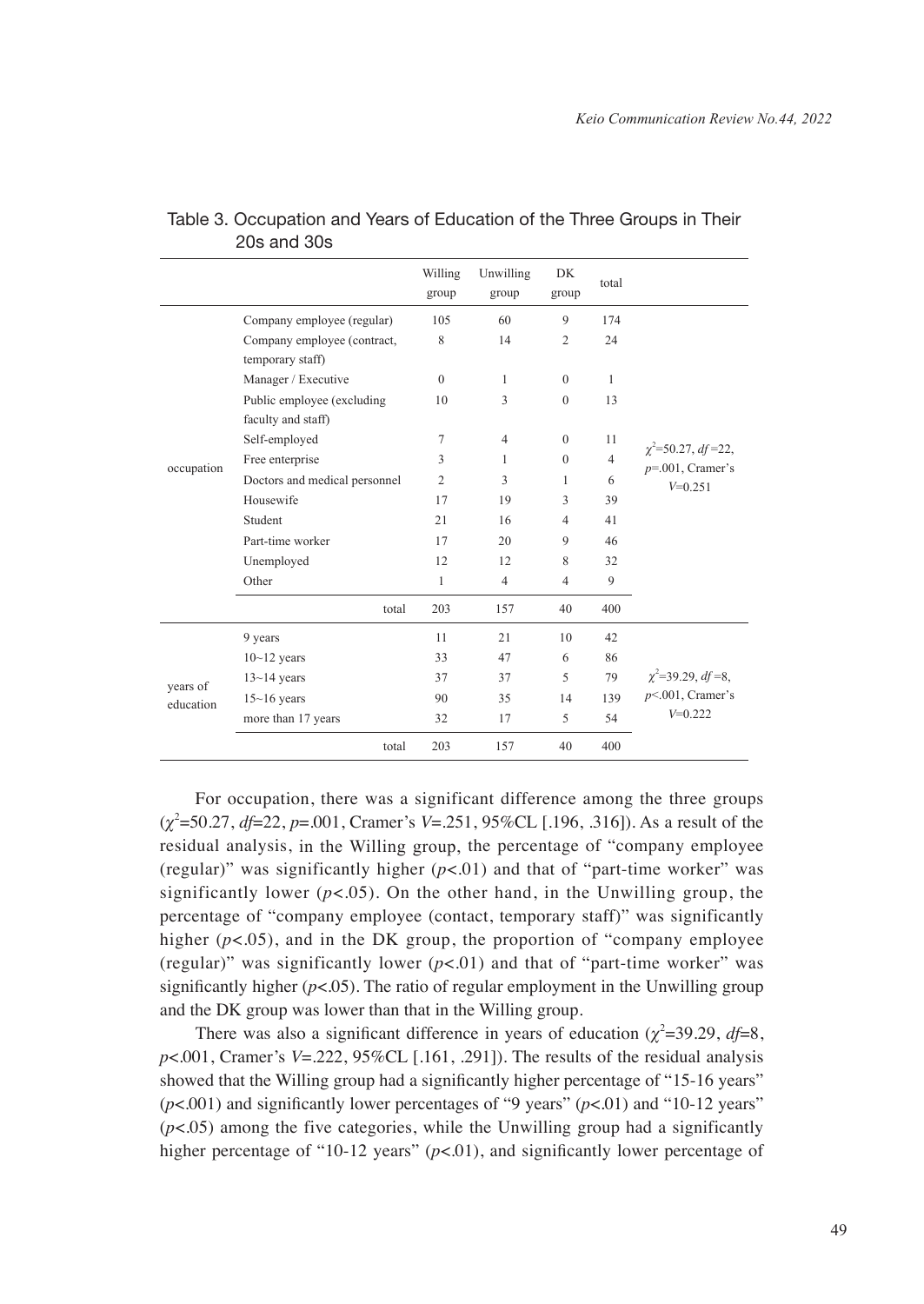"15-16 years"  $(p<.001)$ . The DK group had a significantly higher percentage of "9" years"  $(p<.01)$ . In terms of the median of each group, the Willing group was "15-16" years," while both the Unwilling and the DK groups were "13-14 years," confirming that those who are reluctant to vote had fewer years of education than those who are willing to vote. There were no significant differences in household income or marital status. No significant differences were found in gender.

#### *Attitudes toward Democracy*

What attitudes toward democracy do the voters who are reluctant to participate in politics have? Ten question items including the one to have been used for the categorization of the respondents into the three groups were set for the measurement of the attitudes toward democracy, and the means of the three groups were compared, setting "don't know" as 0, "not at all applicable" as 1, and "very much applicable" as 6. The results are shown in Table 4. As was mentioned above, the DK group was defined as the respondent who chose "don't know" to all ten items in this set of questions, so the means of it were zero for all items as the matter of course. Multiple comparisons were conducted using the Holm method, and the means of the groups that showed significant differences at the 5% level are indicated with a different letter for each on the right shoulder of the value.

The two groups that were reluctant to vote were significantly different from the Willing group in nine out of ten items and they were lower. The only exception was the result of item 4, "I do not believe that society can be improved with a little effort on our part." There was no difference between the Unwilling group and the Willing group  $(p=.781)$ . The means for both groups were above the midpoint  $(3.0)$  and skewed in the direction of being agreeable to the statement. This means that both the Willing group and the Unwilling group have a kind of resignation toward the betterment of society, and there is no difference in this respect.

Focusing on the effect size, that of item 7, "I prefer to have a democratic government in my country" ( $d=0.78$ ,  $95\%$ CL [0.64, 0.92]) and that of item 8, "I believe that it is essential for democracy that the people elect their leaders through free elections"  $(d=0.82, 95\% CL [0.68, 0.96])$ , were particularly large. It means that there are large differences between the Willing group and the Unwilling group in these points.

Although both groups feel difficulties in the improvement of society, the Willing group recognizes the importance of free elections to choose their own leaders and democratic government and has not lost their wills to participate in politics through voting behavior, while the Unwilling group is skeptical of democratic institutions and democratic government and is losing their wills to participate in politics.

However, judging from the results of item 5, "I believe that politics works better when it is left to competent leaders than when it is discussed by everyone" and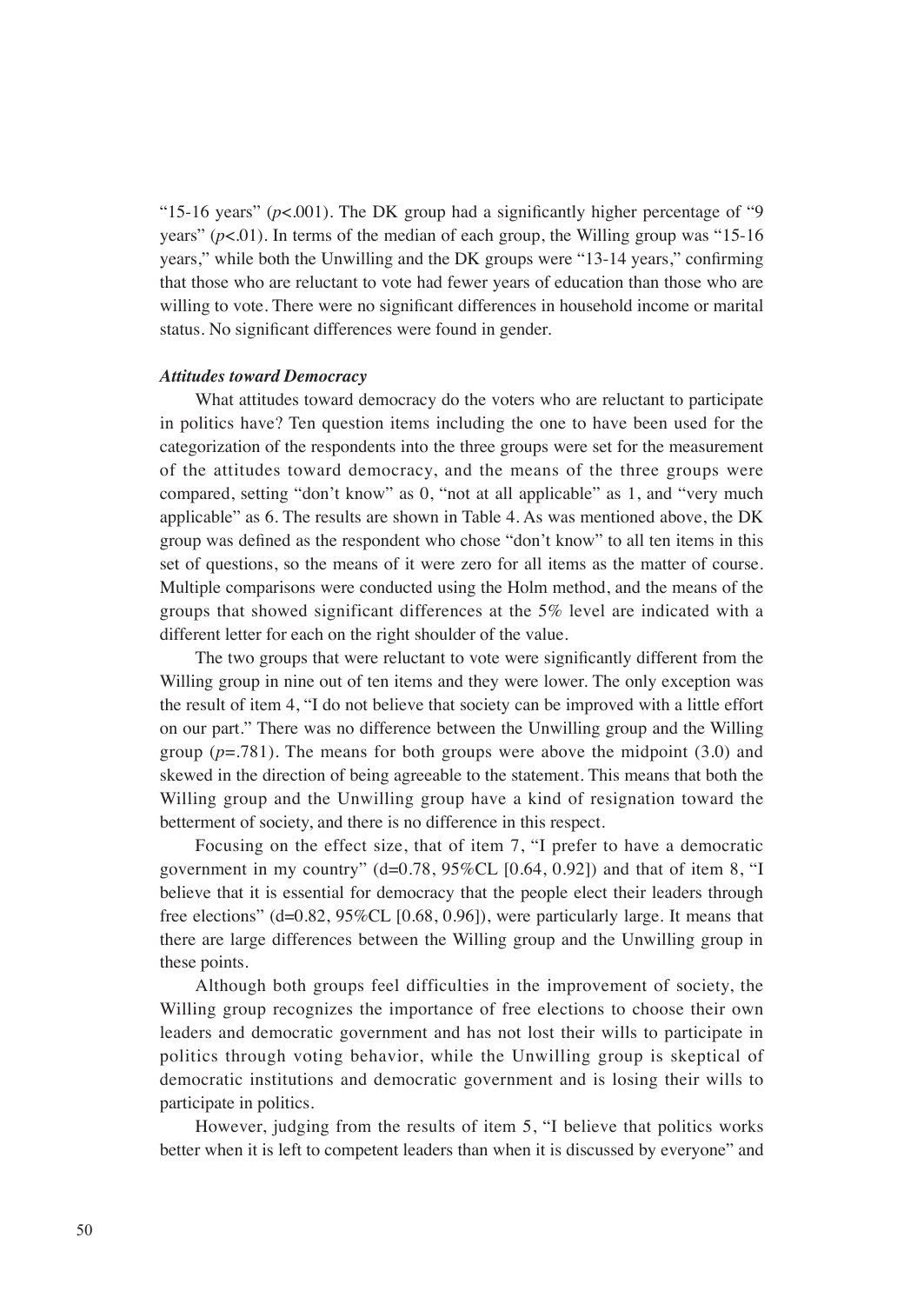|    |                                                                                                                                                | Willing<br>group    | Unwilling<br>group | DK<br>group       | $\overline{F}$ | df                     | $\boldsymbol{p}$ |
|----|------------------------------------------------------------------------------------------------------------------------------------------------|---------------------|--------------------|-------------------|----------------|------------------------|------------------|
| 1  | I always try to vote in national and local<br>elections.                                                                                       | 5.09 <sup>a</sup>   | 2.09 <sup>b</sup>  | 0.00 <sup>c</sup> | 1138.81        | 2, 187.74              | < 0.01           |
| 2  | I try to participate in social activities (volunteer<br>activities, citizen movements, etc.) that I agree<br>with.                             | 2.90 <sup>a</sup>   | $2.15^{b}$         | 0.00 <sup>c</sup> | 32.25          | 2.193.57               | < 0.01           |
| 3  | I believe that it is much more important that<br>individual freedom be protected than that we all<br>work together to improve society.         | 3.11 <sup>a</sup>   | 2.73 <sup>b</sup>  | 0.00 <sup>c</sup> | 5.87           | 2, 190.44              | .003             |
| 4  | I do not believe that society can be improved<br>with a little effort on our part.                                                             | 3.31 <sup>a</sup>   | 3.34 <sup>a</sup>  | 0.00 <sup>b</sup> | 0.03           | 2, 187.92              | .967             |
| 5  | I believe that politics works better when it is left<br>to competent leaders than when it is discussed<br>by everyone.                         | 2.96 <sup>a</sup>   | $2.55^{b}$         | $0.00^{\circ}$    | 7.26           | 2.190.44               | .001             |
| 6  | I prefer that my country is governed by a strong<br>leader who does not need to worry about<br>parliament or elections.                        | 2.92 <sup>a</sup>   | 2.39 <sup>b</sup>  | 0.00 <sup>c</sup> | 12.21          | 2, 191.22              | < 0.01           |
| 7  | I prefer to have a democratic government in my<br>country.                                                                                     | 4.06 <sup>a</sup>   | 2.85 <sup>b</sup>  | 0.00 <sup>c</sup> | 54.67          | 2, 189.05 $\leq 0.001$ |                  |
| 8  | I believe that it is essential for democracy that<br>the people elect their leaders through free<br>elections.                                 | $4.25$ <sup>a</sup> | $2.95^{b}$         | $0.00 \degree$    | 57.16          | 2, 187.27              | < 0.01           |
| 9  | I believe that it is essential for democracy that<br>the people obey their rulers.                                                             | 2.78 <sup>a</sup>   | 2.18 <sup>b</sup>  | 0.00 °            | 15.69          | $2, 191.00 \le 0.001$  |                  |
| 10 | I believe that information from the mass media<br>is essential for democracy in order to evaluate<br>politics and make decisions in elections. | 3.78 <sup>a</sup>   | 2.80 <sup>b</sup>  | 0.00 <sup>c</sup> | 34.95          | 2, 187.08 $\leq 0.001$ |                  |

## Table 4. Attitudes toward Democracy of the Three Groups

*Note: There is a significant difference (p<.05) between the different alphabets at the top right of the value.*

item 9, "I believe that it is essential for democracy that the people obey their rulers," both of which were significantly higher than the Unwilling group, the Willing group seems to prefer to leave political decisions to their leader after selecting the person through democratic procedures. The results suggest that the Willing group does not necessarily totally support the democratic system of government.

There were significant differences between the Unwilling group and the DK group at the level of less than  $0.1\%$  for all items, and the effect size was d=1.48 (95%CL [1.33. 1.63]) even for the smallest item 9. The effect size is much higher than 0.80, which is usually evaluated as "large" (Mizumoto & Takeuchi, 2008). Although both of these two groups are reluctant to vote, the DK group does not have or is not willing to express its own views on democracy, while the Unwilling group clearly has an attitude of skepticism toward democratic institutions and democratic political management.

The results of the analysis limited to respondents in their 20s and 30s were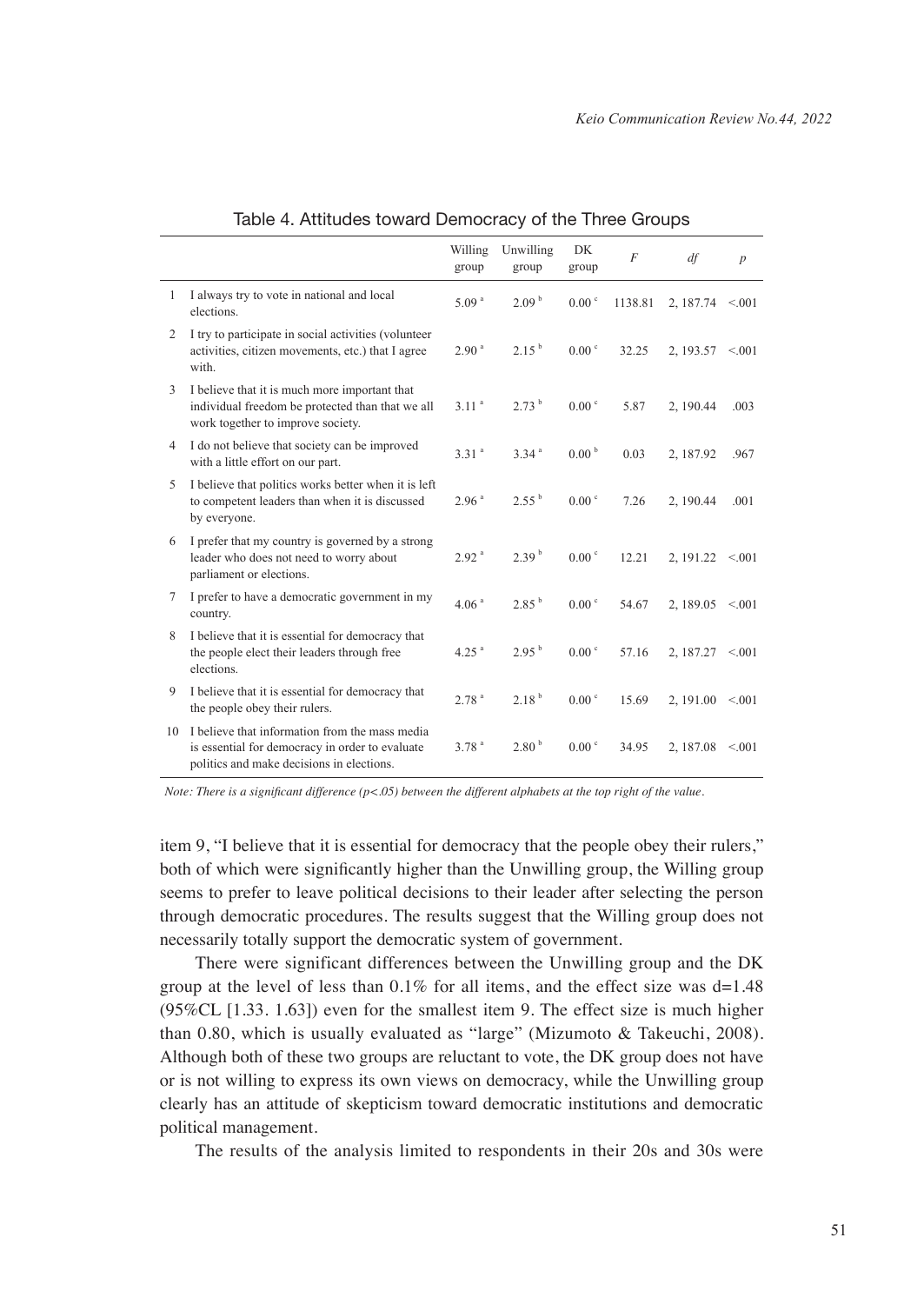basically the same, although there were slight differences in the significance probabilities and effect sizes.

#### *Sense of Political Efficacy*

In the survey, five question items were set about the sense of political efficacy, referring to some previous studies (e.g. Yasuno, 2003; Lee, 2020) and "Japanese Value Orientations" (Nihonjin no ishiki) survey by NHK Broadcasting Culture Research Institute. The respondents were asked to respond on a 5-point scale: "agree," "somewhat agree," "neither agree nor disagree," "somewhat disagree," and "disagree". Table 5 shows the results of means of the three groups, which were transformed so that the higher the sense of political efficacy, the higher the value.

Although there were significant differences among the three groups for all items (*p*<.001 for all), two patterns emerged: one was that the Willing group was the highest and there were significant differences between it and the other two groups, and the other was the DK group was the highest and there were significant differences between it and the other two groups. The first pattern included the results of item 1 and 2, which asked about the possibilities of influence of voting and public behavior on politics (both  $p<001$ ), and that of item 5, which asked about the belief that the public opinions are reflected in politics (the Unwilling group:  $p < .001$ ; the DK group:  $p=0.001$ ). There was no significant difference between the Unwilling group and the DK group. These results were to be expected and confirmed that the Willing group has a higher sense of political efficacy in these aspects than the other two groups.

|   |                                                                                                                                                                         | Willing<br>group    | Unwilling<br>group            | DK.<br>group      | $\overline{F}$ | df                    | $\boldsymbol{p}$ |
|---|-------------------------------------------------------------------------------------------------------------------------------------------------------------------------|---------------------|-------------------------------|-------------------|----------------|-----------------------|------------------|
| 1 | Voters can influence the country's politics to<br>some extent by voting in national elections.                                                                          | 3.57 <sup>a</sup>   | $2.93^{b}$ $2.72^{b}$         |                   | 65.50          | 2.230.02              | < 0.01           |
| 2 | Ordinary people can also influence the country's<br>politics to some extent by demonstrating,<br>signing petitions, and posting messages on social<br>networking sites. | 3.43 <sup>a</sup>   | 2.89 <sup>b</sup>             | 2.68 <sup>b</sup> | 52.35          | $2, 231.47 \le 0.001$ |                  |
| 3 | People like me don't have any say about what<br>the government does. <r></r>                                                                                            | 2.53 <sup>a</sup>   | $2.52^{a}$ $3.12^{b}$ $35.77$ |                   |                | 2.236.97              | < 0.01           |
| 4 | Sometimes politics and government seem so<br>complicated that a person like me can't really<br>understand what is going on. $\langle R \rangle$                         | $2.74$ <sup>a</sup> | $2.73a$ 3.28 <sup>b</sup>     |                   | 15.94          | 2, 232.30             | < 0.01           |
| 5 | The opinions of the people are more or less<br>reflected in politics. <r></r>                                                                                           | 3.03 <sup>a</sup>   | 2.69 <sup>b</sup>             | 2.60 <sup>b</sup> | 15.44          | 2.997                 | < 0.01           |

Table 5. Political Efficacy of the Three Groups

*Note: There is a significant difference (p<.05) between the different alphabets at the top right of the value. <R> means a reversed item.*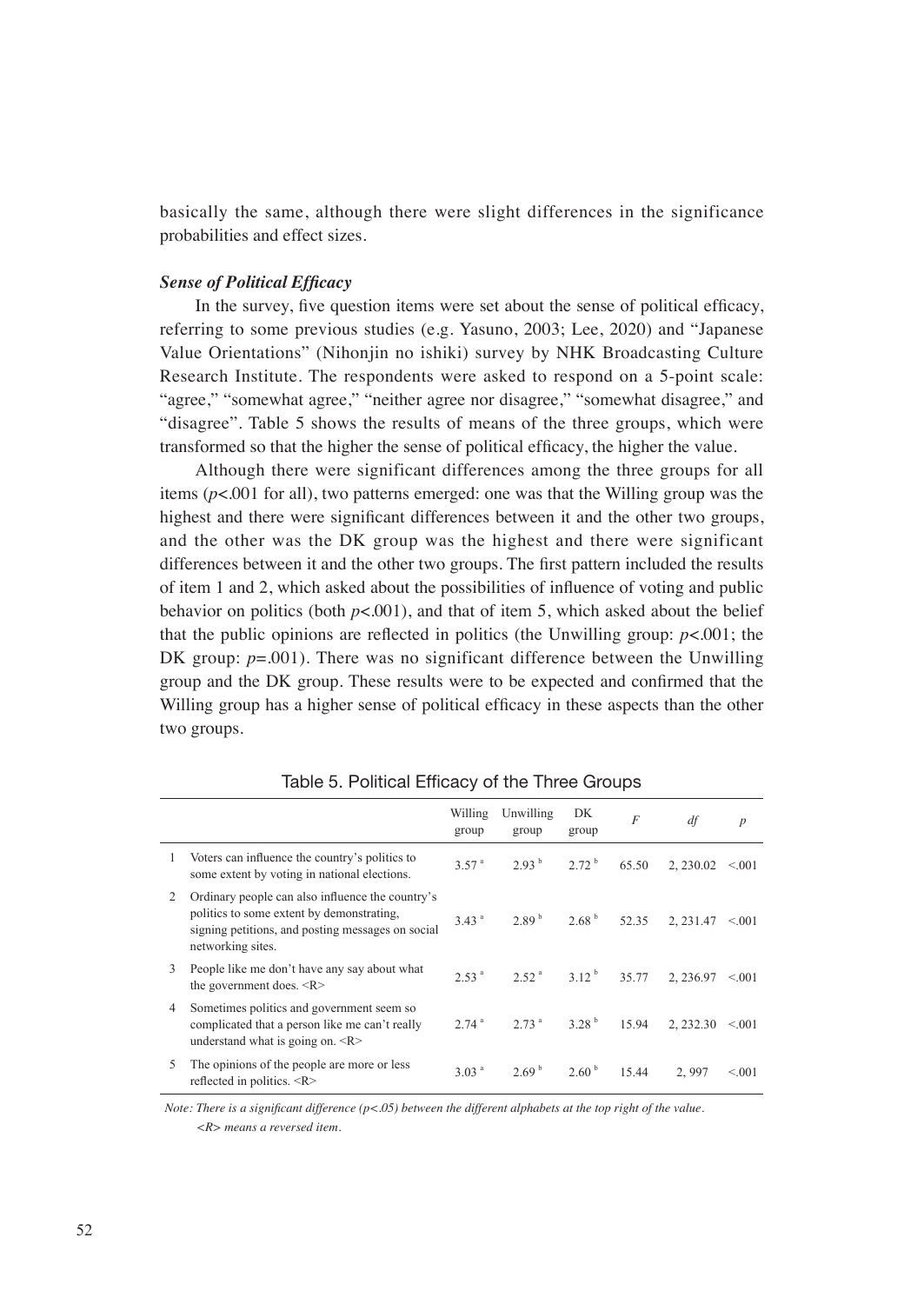However, the results of the item 3 and 4 (both reversed items), describing the respondent's own sense of powerlessness and the respondent's own sense of incomprehension about what the government was doing, showed a very different pattern. Although there were significant differences among the three groups (all  $p<.001$ ), the means of the DK group were significantly higher than the other two groups (all  $p<.001$ ). The means of the Willing group and the Unwilling group were below the midpoint (3.0), which means they feel powerless to some extent. There was no significant difference between them (item 3:  $p = .932$ ; item 4:  $p = .904$ ).

Table 6 is a cross-tabulation table of the results of item 3 and 4. In all three groups, the frequencies of "neither agree nor disagree" was the highest, but in the Willing group the ratio of it was around 37% of the group, and in the Unwilling group it was about 43%, while it was about 80% in the DK group. On the other hand, the percentage of respondents who denied the lack of their own influence and understanding was about  $3\%$  to a little over  $5\%$  in both the Willing and the Unwilling groups, while it accounted for about 16% in the DK group.

These results suggest that the Willing group has a high sense of political efficacy in society in general, but feels helpless and incomprehensible about themselves, while the DK group has a low sense of political efficacy in society in general but tends not to evaluate or deny their own abilities and understanding, and as the result of that, they have a relatively high self-evaluation. The Unwilling group had a low sense of political efficacy both for society in general and for themselves.

An analysis limited to the respondents in their 20s and 30s was also conducted, but the results were similar, although there were some differences in significance probabilities.

## *Attitudes toward the Current Administration*'*s Policies*

In the survey, the respondents were asked about their attitude toward the five policies that the current Suga cabinet at the time this survey conducted had basically inherited from the former Abe cabinet: same-sex marriage approval (reversed item), corporate taxation increase (reversed item), the prime minister and cabinet ministers' visits to Yasukuni Shrine, relocation of the American military base to Henoko, and nuclear power promotion. These questions were set with reference to Lee (2021). Respondents were asked to respond on a 5-point scale: "agree," "somewhat agree," "neither agree nor disagree" "somewhat disagree," and "disagree. Table 7 shows the results of the means (-2≤M≤2) of the three groups after transforming them so that the direction of the administration support is positive, and the direction of the administration disapproval is negative.

Overall, there was no tendency to show the same attitude toward all policies, even those of the current administration at the time. There was no significant difference between the means of the three groups for the policy on nuclear power promotion. As for the other four policies, although there were significant differences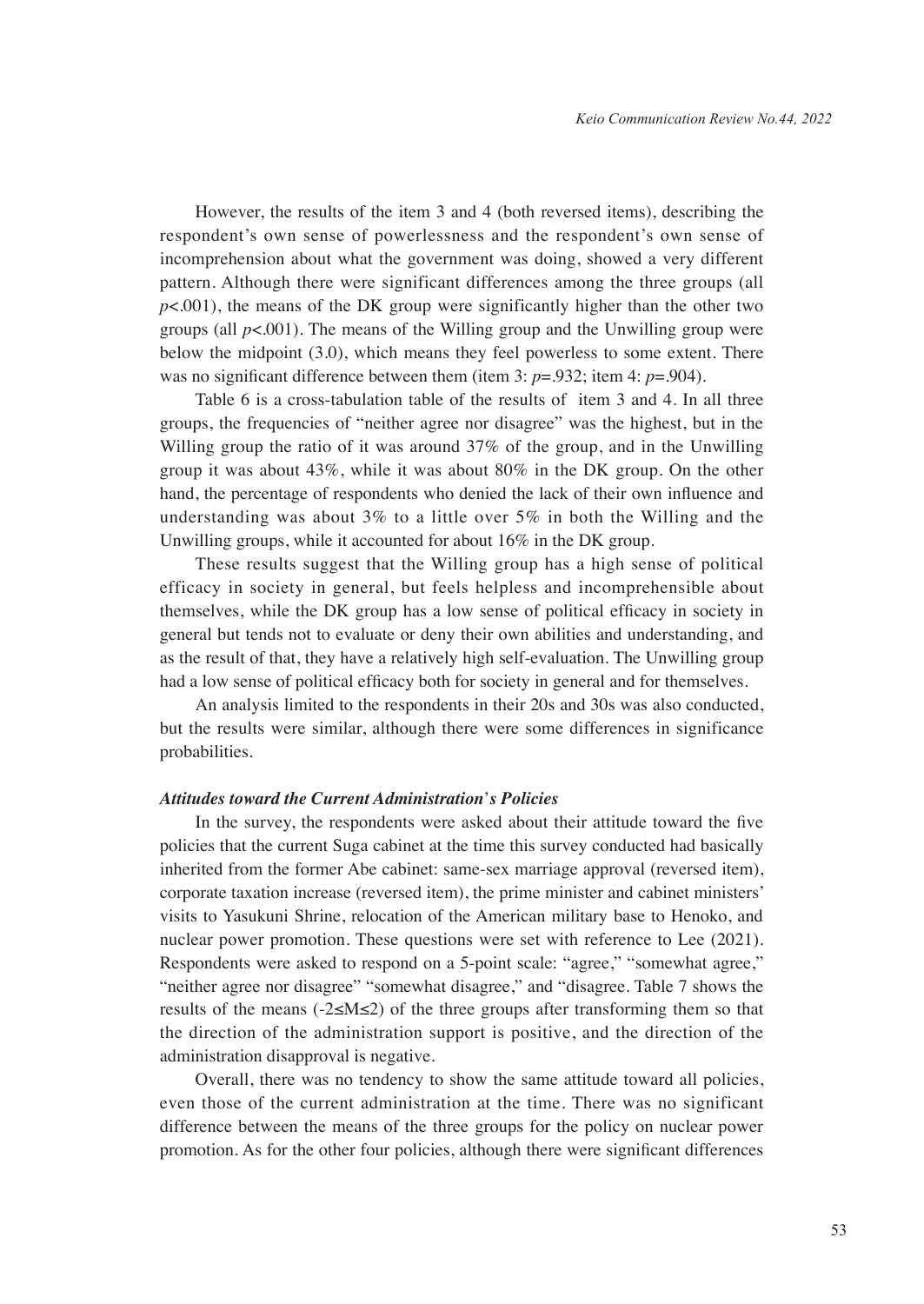|                      |                 |               | Agree          | Somewhat<br>agree | Neither agree<br>nor disagree | Somewhat<br>disagree | disagree | total |
|----------------------|-----------------|---------------|----------------|-------------------|-------------------------------|----------------------|----------|-------|
|                      |                 | $\mathbf n$   | 121            | 168               | 234                           | 79                   | 19       | 621   |
|                      | Willing group   | $\frac{0}{0}$ | 19.5           | 27.01             | 37.7                          | 12.7                 | 3.1      | 100   |
|                      |                 | $\mathbf n$   | 71             | 59                | 124                           | 27                   | 16       | 297   |
| item 3:<br>No-influ- | Unwilling group | $\frac{0}{0}$ | 23.9           | 19.9              | 41.8                          | 9.1                  | 5.4      | 100   |
| ential               |                 | $\mathbf n$   | 1              | $\theta$          | 66                            | $\overline{2}$       | 13       | 82    |
|                      | DK group        | $\frac{0}{0}$ | 1.2            | $\mathbf{0}$      | 80.5                          | 2.4                  | 15.9     | 100   |
|                      |                 | $\mathbf n$   | 193            | 227               | 424                           | 108                  | 48       | 1000  |
|                      | total           | $\frac{0}{0}$ | 19.3           | 22.7              | 42.4                          | 10.8                 | 4.8      | 100   |
|                      | Willing group   | $\mathbf n$   | 71             | 188               | 229                           | 100                  | 33       | 621   |
|                      |                 | $\frac{0}{0}$ | 11.4           | 30.3              | 36.9                          | 16.1                 | 5.3      | 100   |
| item 4:              |                 | $\mathsf{n}$  | 43             | 67                | 130                           | 42                   | 15       | 297   |
| No-under-            | Unwilling group | $\frac{0}{0}$ | 14.5           | 22.6              | 43.8                          | 14.1                 | 5.1      | 100   |
| standing             |                 | $\mathbf n$   | $\overline{2}$ | $\mathbf{0}$      | 66                            | 1                    | 13       | 82    |
|                      | DK group        | $\frac{0}{0}$ | 2.4            | $\mathbf{0}$      | 80.5                          | 1.2                  | 15.9     | 100   |
|                      |                 | $\mathsf{n}$  | 116            | 255               | 425                           | 143                  | 61       | 1000  |
|                      | total           | $\frac{0}{0}$ | 11.6           | 25.5              | 42.5                          | 14.3                 | 6.1      | 100   |

Table 6. Frequencies of Responses of Each Three Group

among them, the results for the policies on same-sex marriage and corporate taxation increase were quite different from those for the prime minister and cabinet ministers' visitation to Yasukuni Shrine and relocation of U.S. military to Henoko. For the first two policies, the DK group was the most supportive of the administration and significantly different from the Willing group, which was the least supportive  $(p=0.001)$  for same-sex marriage and  $p<0.001$  for corporate taxation), while for the latter two policies, the Willing group was the most supportive of the administration and significantly different from the DK group which was the least supportive (*p*<.001 for the Yasukuni Shrine visit and *p*=.040 for the relocation to Henoko).

To analyze the clarity of the attitudes, the means  $(0 \le M \le 5)$  of the frequencies of the both ends of the scales, "agree" or "disagree" were compared, and found significant differences among the three groups (Welch=19.49, *df*=2, 228.58, *p*<.001, *η*<sup>2</sup>=.034, 95%CL [.014, .057]). The Willing group (M=1.32, SD=1.49) showed the clearest attitudes, followed by the Unwilling group  $(M=0.90, SD=1.30)$  and the lowest DK group  $(M=0.51, SD=1.24)$  ( $p<0.001$  for both). On the other hand, the frequencies of "neither agree nor disagree", were the lowest in the Willing group  $(M=3.68, SD=1.49)$  and significantly lower than the Unwilling group  $(M=4.10,$ SD=1.30) and the DK group (M=4.49, SD=1.24) ( $p<0.001$  for both). There were also significant differences between the Unwilling group and the DK group in those (both  $p<.05$ ). The DK group showed significantly less clear attitudes than the Unwilling group.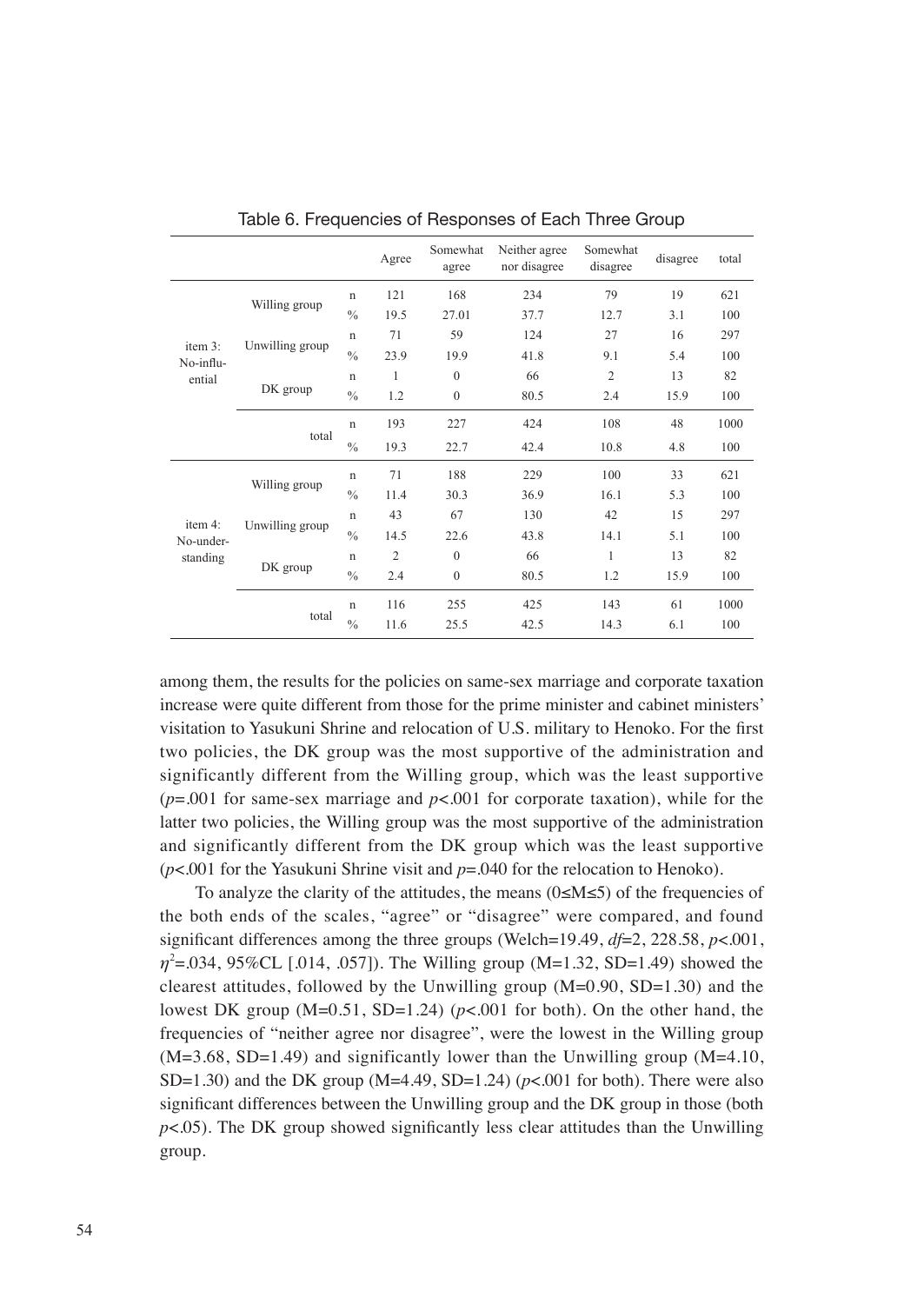|    |                                                                                                                                       | Willing<br>group     | Unwilling<br>group   | DK<br>group       | $\overline{F}$ | df       | $\boldsymbol{p}$ |
|----|---------------------------------------------------------------------------------------------------------------------------------------|----------------------|----------------------|-------------------|----------------|----------|------------------|
|    | Same-sex marriage should be allowed <r></r>                                                                                           | $-0.42$ <sup>a</sup> | $-0.32$ <sup>a</sup> | 0.02 <sup>b</sup> | 10.21          | 2.239.78 | < 001            |
| 2  | The corporate tax burden should be increased to<br>fund social welfare $\langle R \rangle$                                            | $-0.51$ <sup>a</sup> | $-0.33b$             | $-0.01$ °         | 17.26          | 2.244.14 | $\leq 0.01$      |
| 3  | There is nothing wrong with the prime minister<br>and cabinet ministers visiting Yasukuni Shrine.                                     | $0.57$ <sup>a</sup>  | 0.38 <sup>b</sup>    | $-0.07$ °         | 28.81          | 2.271.68 | < 001            |
| 4  | The relocation of the Futenma base in Okinawa<br>to Henoko should proceed as soon as possible to<br>eliminate the danger of the base. | 0.16 <sup>a</sup>    | 0.09                 | $-0.12b$          | 7.31           | 2.281.46 | .001             |
| 5. | Nuclear power should be promoted to reduce<br>$CO2$ emissions.                                                                        | $-0.07$              | $-0.01$              | $-0.10$           | 0.51           | 2.278.00 | .600             |

# Table 7. Attitudes toward the Current Administration's Policies of the Three **Groups**

*Note: There is a significant difference (p<.05) between the different alphabets at the top right of the value. <R> means a reversed item.*

These results indicate that voters who are reluctant to participate in politics are less clear attitudes toward the current administration's policies, which are the main criteria for making decisions in national elections, than those who are willing to participate in politics. This may result in a more pro-government attitude, as indicated by the results on same-sex marriage and corporate taxation.

In the analysis of respondents limited to the age groups of 20s and 30s, a difference was found in the policy on nuclear power generation, and there was a significant difference among the means of the three groups at the 5% level (Welch=3.77,  $df=2$ , 164.18,  $p=.025$ ,  $\eta^2=.009$ , 95%CL [.000, .033]), although the effect size was small and there was no significant difference in the multiple comparisons. In the comparison of the clarity of attitudes, there was a significant difference among the means of the frequencies of "neither agree nor disagree" (Welch=10.33, *df*=2, 120.27, *p*<.001,  $\eta^2$ =.043, 95%CL [.011, .086]). The Willing group  $(M=3.81, SD=1.41)$  was the lowest, and there was no significant difference between the DK group  $(M=4.60, SD=0.98)$  and the Unwilling group  $(M=4.22,$ SD=1.10). This means that the Unwilling group did not show their attitudes toward the current administration's policies as the same degree as the DK group. The other results were basically the same as those of the overall analysis, although there were a little differences in the significance levels and effect sizes.

#### *Media Use for News Contact*

In the survey the respondents were asked what kind of media they usually use to learn about political and social trends. Ten categories of media were set, including traditional mass media such as TV news and newspapers, as well as Internet-based media such as social networking sites (SNS). Respondents were asked to respond on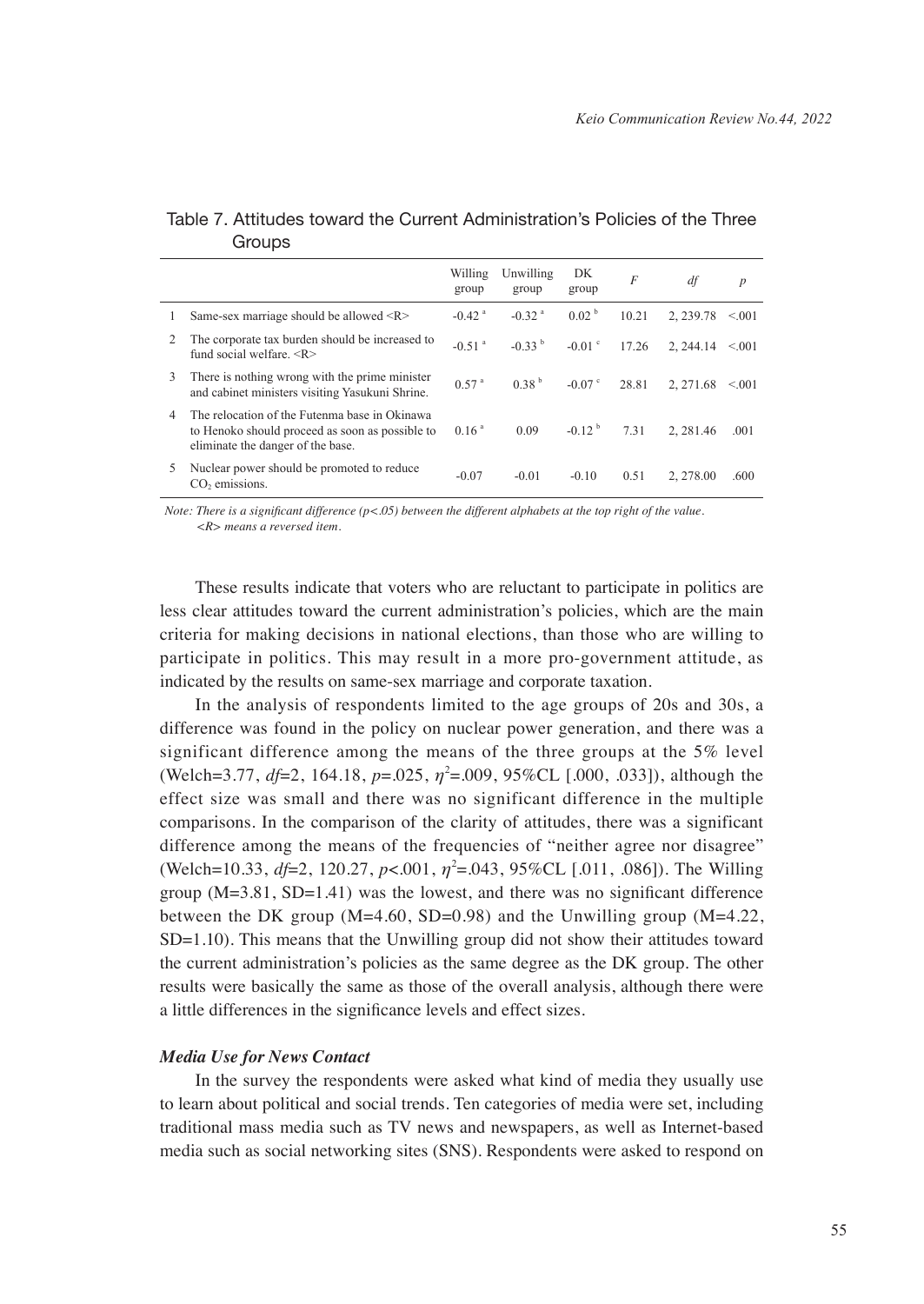a 5-point scale, from "frequently  $(=4)$ " to "never used  $(=0)$ ".

Since the results of other surveys (e.g., Communications Usage Trends Survey by the Ministry of Internal Affairs and Communications; Japanese Time Use Survey by NHK Broadcasting and Culture Research Institute) have shown that there are large differences in media use among age groups, the comparison among the three groups was limited to those in their 20s and 30s. The means of the three groups (0≤M≤4) are shown in Table 8.

|              |                                                                                                                       | Willing<br>group    | Unwilling<br>group | DK<br>group       | $\overline{F}$ | df                     | $\boldsymbol{p}$ |
|--------------|-----------------------------------------------------------------------------------------------------------------------|---------------------|--------------------|-------------------|----------------|------------------------|------------------|
| 1            | NHK TV (terrestrial) news programs                                                                                    | 2.31 <sup>a</sup>   | 1.59 <sup>b</sup>  | 1.00 <sup>c</sup> | 23.87          | 2, 110.17              | < 0.01           |
| 2            | Commercial TV (terrestrial) news programs                                                                             | 2.73 <sup>a</sup>   | 2.38 <sup>b</sup>  | $1.40^{\circ}$    | 14.33          | 2, 104.18              | < 0.01           |
| $\mathbf{3}$ | Information programs (so-called "wide shows")<br>on commercial (terrestrial) TV                                       | 2.28 <sup>a</sup>   | 2.01 <sup>b</sup>  | 0.95 °            | 17.73          | 2,397                  | < 0.01           |
| 4            | Satellite broadcasting (BS and CS) news-related<br>programs                                                           | $1.21$ <sup>a</sup> | 0.85 <sup>b</sup>  | $0.35$ °          | 17.79          | $2, 138.17 \le 0.001$  |                  |
| 5            | Radio (including Internet radio) news-related<br>programs                                                             | 1.32 <sup>a</sup>   | 0.85 <sup>b</sup>  | 0.58 <sup>b</sup> | 11.24          | 2, 115.60 $\leq 0.001$ |                  |
| 6            | Newspapers (including online services)                                                                                | 1.81 <sup>a</sup>   | 0.98 <sup>b</sup>  | $0.65^{b}$        | 24.43          | 2, 116.27              | < 0.01           |
| 7            | Current affairs weekly magazines (including<br>online services)                                                       | 1.28 <sup>a</sup>   | 0.75 <sup>b</sup>  | 0.30 <sup>c</sup> | 28.86          | 2, 157.30              | < 0.01           |
| 8            | Internet news sites (e.g., Yahoo! News)                                                                               | 2.94 <sup>a</sup>   | 2.47 <sup>b</sup>  | 1.93 <sup>c</sup> | 10.09          | 2, 100.12              | < 0.01           |
| 9            | News-related programs distributed only on the<br>Internet and news-related contents on video sites<br>(e.g., YouTube) | 2.00 <sup>a</sup>   | 1.50 <sup>b</sup>  | 1.18 <sup>b</sup> | 9.58           | 2.397                  | < 001            |
| 10           | News-related posts on social networking sites<br>(e.g., Twitter)                                                      | 2.10 <sup>a</sup>   | 1.64 <sup>b</sup>  | 1.30 <sup>b</sup> | 7.36           | 2, 104.38              | .001             |

Table 8. Media Use of the Three Groups

*Note: There is a significant difference (p<.05) between the different alphabets at the top right of the value.*

In all three groups, Internet news sites (e.g., Yahoo! News) were the most used of the ten categories of media, followed by commercial TV news programs. Although these were commonly used among all groups, there were significant differences among the three groups in all 10 media uses including the mentioned two (all  $p<.001$ ). The Willing group was the highest, and significantly higher than the other two groups. Between the two groups, the Unwilling group had significantly higher exposure than the DK group to NHK news programs (*p*=.011), commercial TV news programs  $(p<.001)$ , commercial TV information programs  $(p<.001)$ , satellite broadcasting  $(p=.015)$ , weekly magazines  $(p=.026)$ , and Internet news sites  $(p=0.020)$ , but there was no significant difference in the uses of radio, newspapers, news-related programs and contents distributed only on the Internet, and posts on SNS.

The DK group had a high selection rate of "never used", and a low usage rate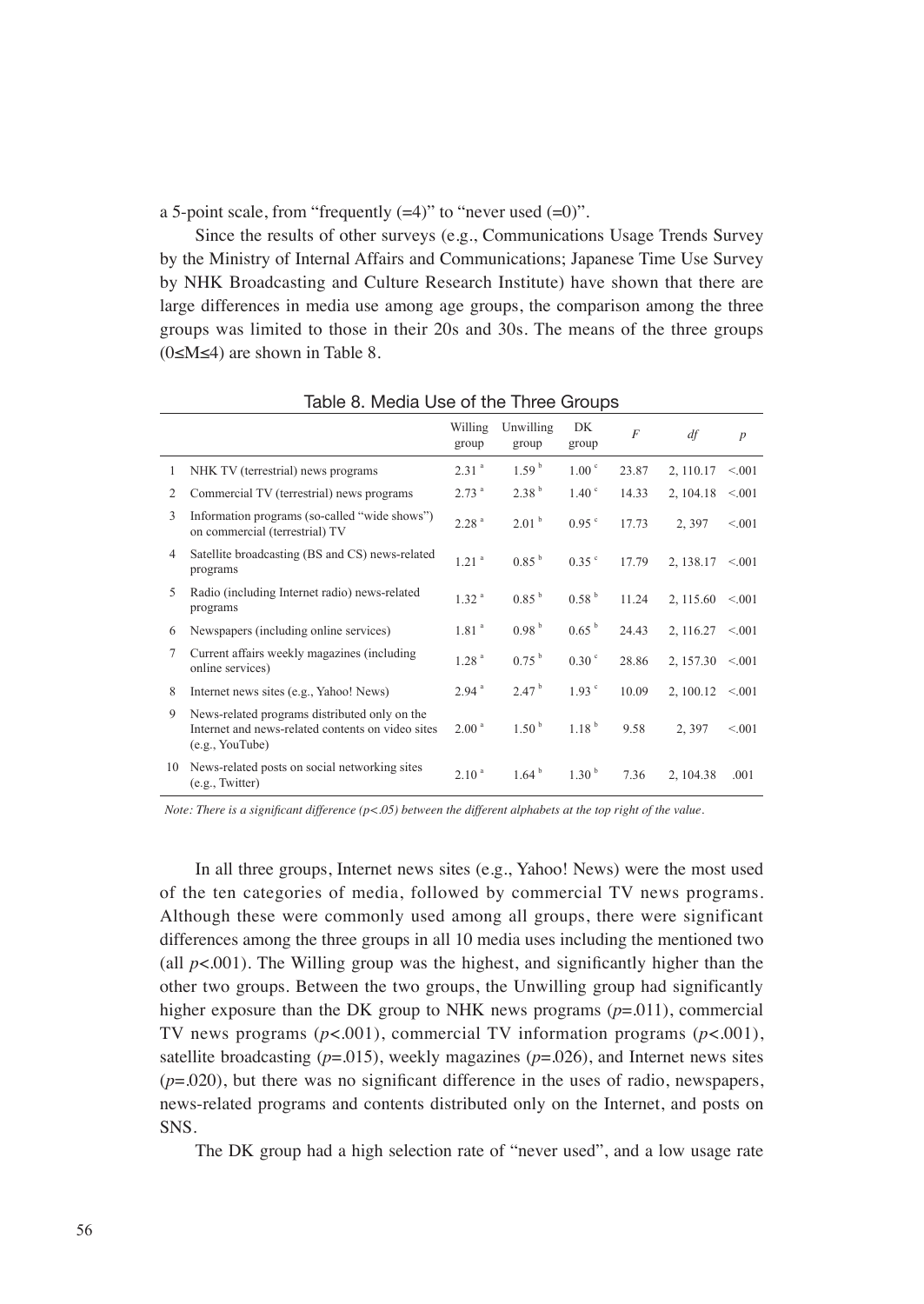for all media. The DK group had very limited contact with media to obtain newsrelated information, which indicates once again they have the least interest in society among the three groups.

# Discussion

In this study, the respondents were divided into three groups according to their responses to a single question asking their willingness to vote: the Willing group, the Unwilling group, and the DK group who did not show their attitudes at all to a series of questions about democracy including this one. There compared among the three groups in their demographic attributes, attitudes toward democracy, sense of political efficacy, attitudes toward the policies of the current government, and the media use to access news. In this study, both those in the Unwilling group and those in the DK group were defined as voters who are reluctant to participate in politics, and the characteristics of them that emerged from the results of the exploratory analysis conducted so far are as follows.

The demographic characteristics of voters who are reluctant to participate in politics are younger age, higher percentage of non-regular employment, and fewer years of education. As for the attitudes toward democracy, voters who are reluctant to participate in politics showed more negative attitudes toward democratic institutions and democratic government and were more skeptical. This was also evident in the sense of political efficacy. Internal sense of political efficacy, which is the perception that people can understand politics and competently participate in political activities (Acock & Clarke 1990: 87), was equally low both in the Willing group or relatively proactive voters and the Unwilling group or voters with little intention to vote. However, as for the degree to believe that citizens can have some influence on national politics through their voting behavior and various activities, that of voters who are reluctant to participate in politics was significantly lower than that of relatively proactive voters. When it comes to the attitudes toward specific policies of the current administration, which can be considered to be one of the sources of judgment in elections, voters who are reluctant to participate in politics, especially among the younger generation, did not show clear attitudes even toward policies that might be directly related to their own lives such as increase of corporate taxation for social welfare. In addition, voters who are reluctant to participate in politics use less frequently various types of media, which provide information that helps form attitudes toward the policies of the current administration and make decisions about voting behavior.

So far, the characteristics of voters who are reluctant to participate in politics have been described, but in what ways do they differ from voters who are relatively proactive in political participation? Relatively proactive voters, as well as voters who are reluctant to participate in politics, showed pessimistic attitudes toward the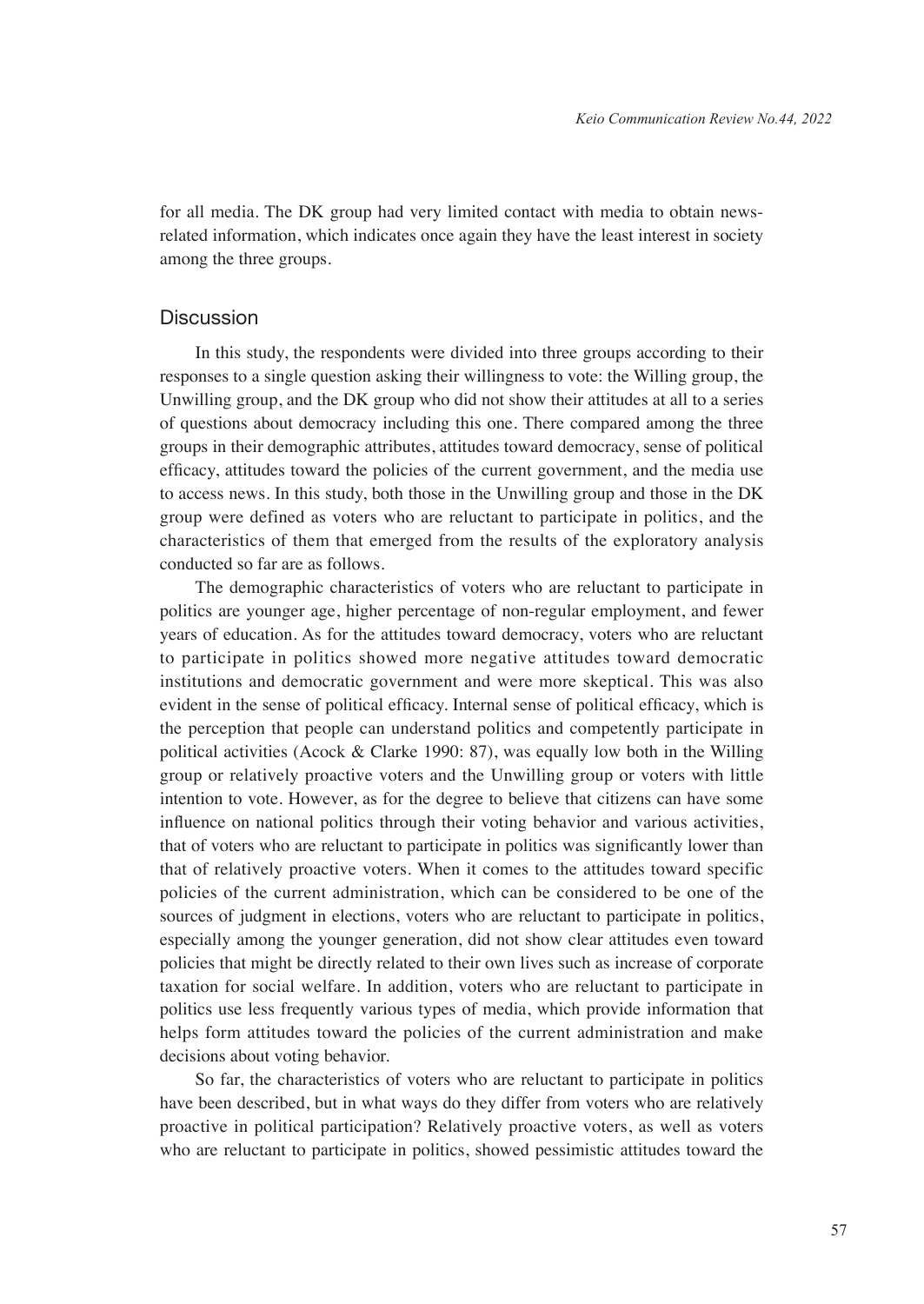improvement of society through their own efforts and felt themselves powerless and lacking in understanding of politics. In other words, they both felt an internal sense of political powerlessness, and this was not a factor that separated them. What separated them was their beliefs in the political effectiveness of society in general and trust in the institutions of democracy such as administration by democratic governments and the election of leaders through free elections. Voters who are willing to participate in politics did not lose faith in the democratic system itself and expressed their willingness to vote with hope, whereas voters who are reluctant to participate in politics were less favorable to democratic government and less aware of the importance of electing leaders through free elections. This suggests that voters who are reluctant to participate in politics are skeptical about the current democratic society and have a kind of resignation.

However, their attitudes toward specific policies of the current administration were not clear, especially in younger age groups. Among the specific policies set in the survey, there were some that could not be said to be directly relevant to the lives of many of the respondents living in Kanto region, such as visit to Yasukuni Shrine by cabinet members and the relocation of the U.S. military base to Henoko, Okinawa, but the increase of corporate taxation for social welfare is an issue that would be directly related to their own lives. A higher percentage of voters who are reluctant to participate in politics are not in regular employment compared to voters who are relatively proactive in politics, therefore it is thought that agreeing with increasing the corporate tax burden for social welfare, that is, disagreeing with the policies of the current administration, may have a positive effect on their own lives. However, the percentage of them who clearly expressed their attitudes was lower than that of voters who are relatively proactive in political participation. This suggests that they do not have such an understanding of policies that may work against them. Those who are reluctant to participate in politics also have lower media usage overall and fewer opportunities to encounter information that promotes their understanding of such policies. If they do not come to such an understanding, they are unlikely to think of making use of voting as a means of expressing their will for their better lives.

Among the voters who are reluctant to participate in politics, those who do not express their attitudes at all have very little use for the media to access news-related information, so it is safe to say that their interest in society is quite low. However, by not expressing their attitudes, they showed the most supportive for some of the current administration's policies like corporate taxation among the three groups in the result, even though it would be less beneficial to them. This is thought to be parallel to the reality. If voters do not express their attitudes by voting, that is, they abstain from voting, the result could be that they are more supportive of the policies of the current government that are not necessarily beneficial to those who are reluctant to participate in politics.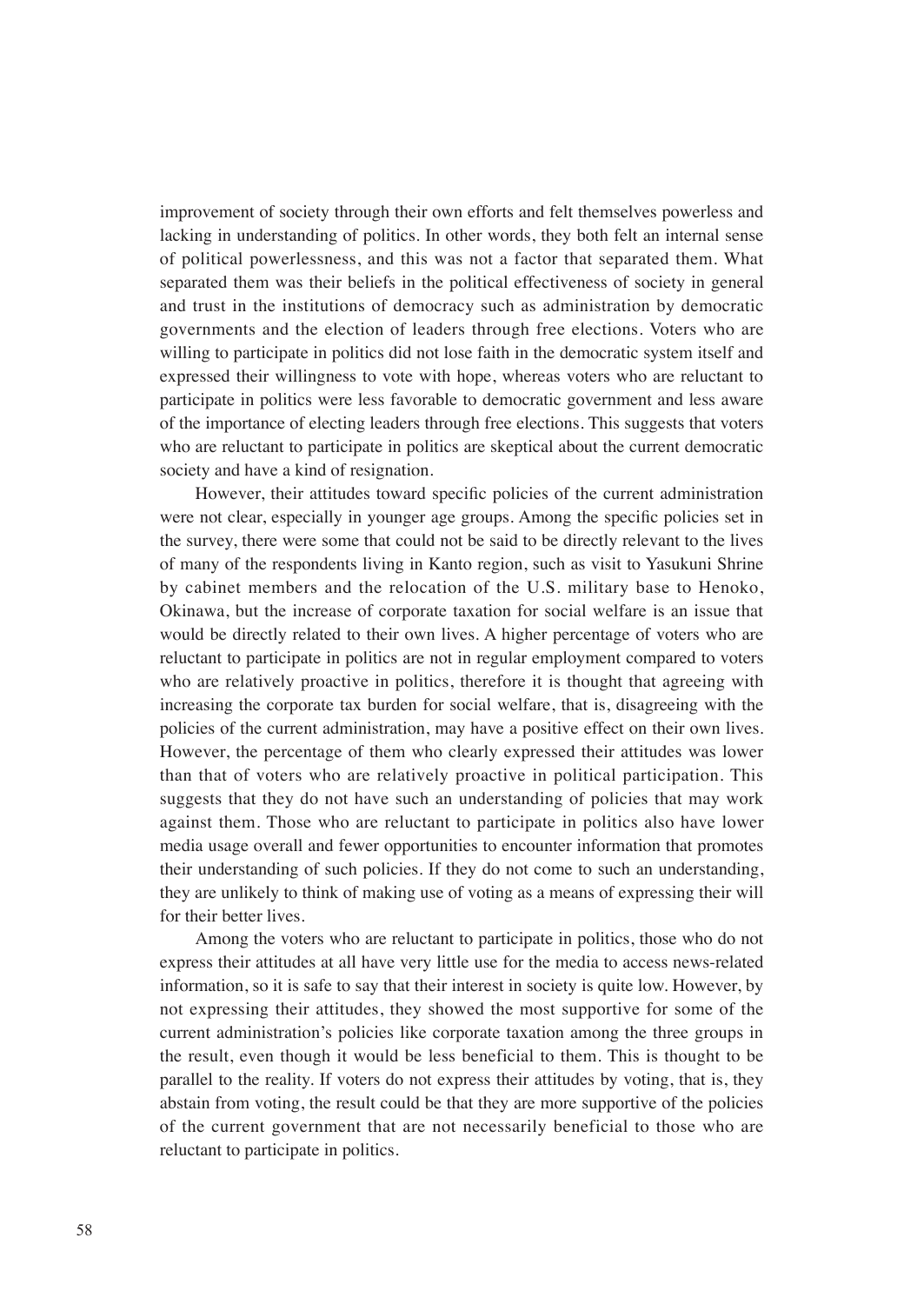About 40% of the voters who are reluctant to participate in politics have 12 years of education or less. In other words, after graduating from high school, they have almost no opportunity to receive education about politics. If they understand that voting is a way of expressing their wills and that it can change their uneasy living conditions, it is possible to say that their attitudes toward political participation may change.

Tanabe (2020), who examined changes in the voting behavior of young people by analyzing data from 2007 to 2018, argues that many young people with no hope in Japanese society have become bystanders to politics. Katase (2015) states that as a result of the lack of political culture in the information consumption society since the 1980s, "young people in Japan have lacked the imagination to connect the 'small' situation they are in with the 'big' social movements" (Katase 2015: 282), and he introduces the argument of Kumazawa (2006) that vocational education in high schools is necessary to rebuild the lost political culture.

Voters who are reluctant to participate in politics tend to be younger in age, have fewer years of education, and are engaged in occupations with unstable employment, suggesting that they may be economically insecure. The reluctance of these people to participate in politics seems to be largely due to their lack of awareness of the possibility that their uneasy situation can be improved through political participation. To examine voters who do not participate in politics, it will be necessary to accumulate research based on surveys of a variety of people, including those who are in such situations. This study has the limitation that it is an exploratory analysis based on data obtained from surveys conducted for other research purposes. However, even when the analysis was limited to younger people, the present study included people with less years of education and those in nonregular employment in the analysis, and it provides some findings that cannot be obtained from a survey of university students only.

# Acknowledgment

The data of this study were shared with Otsubo (2022), which was supported by the research project, critical audience: a social psychology of media criticism, of Institute for Journalism, Media & Communication Studies, Keio University.

#### References

- Acock, A. C., & Clarke, H. D. (1990). Alternative measures of political efficacy: models and means. *Quality & Quantity*, 24, 87-105.
- Capella, J. N., & Jamieson, K. H. (1997). *Spiral of cynicism: The press and the public good*. Oxford University Press.